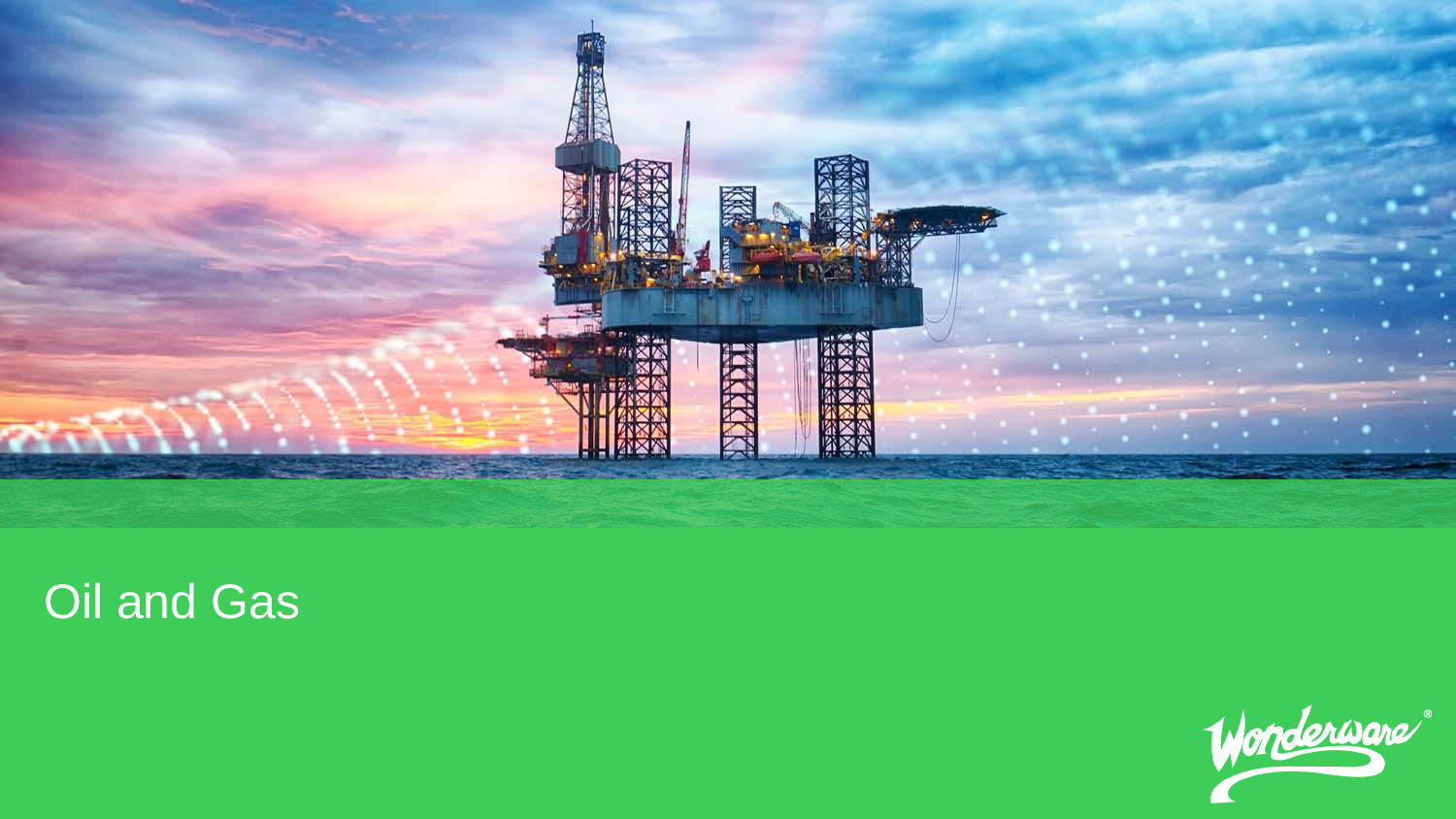# **Bluewater**

## Hoofddorp, The Netherlands

#### **Goals**

- To replace and upgrade the existing integrated control and safety systems
- To achieve 'First Oil' on time in order to avoid contract penalties and lost production
- To maximize the availability/uptime of the control and safety systems and to minimize the total cost of ownership

#### **Challenges**

- The Project teams are located in multiple locations, that is, the Netherlands, Slovakia, Germany and SingaporeProcess data from the new ICSS, including serial interfaces, safety systems and new I/Os, were available only in the very late stages before the planned FAT
- The original DCS had to be kept 'alive' as long as possible and the existing safety systems had to remain operational with just a few hours available to upgrade

#### **Results**

- After replacing the Emerson ProVox and Delta V DCS systems and implementing a new integrated control and safety systems on the Glas Dowr, Bluewater was able to successfully meet 'First Oil' date on time
- Bluewater and its customer can now monitor the control and safety systems, both on and offshore, in real time Increased end-user ctivity
- Multiple connections possible to different servers creating redundancy



"The Glas Dowr Kitan project has been a tremendous success for all parties. We were impressed with the Schneider Electric attitude throughout the project and their 'change the game' approach. It is one thing to have a good project plan in place, but another to actually execute and deliver."

#### **Ernest Hofstee** Senior Project Manager, Bluewater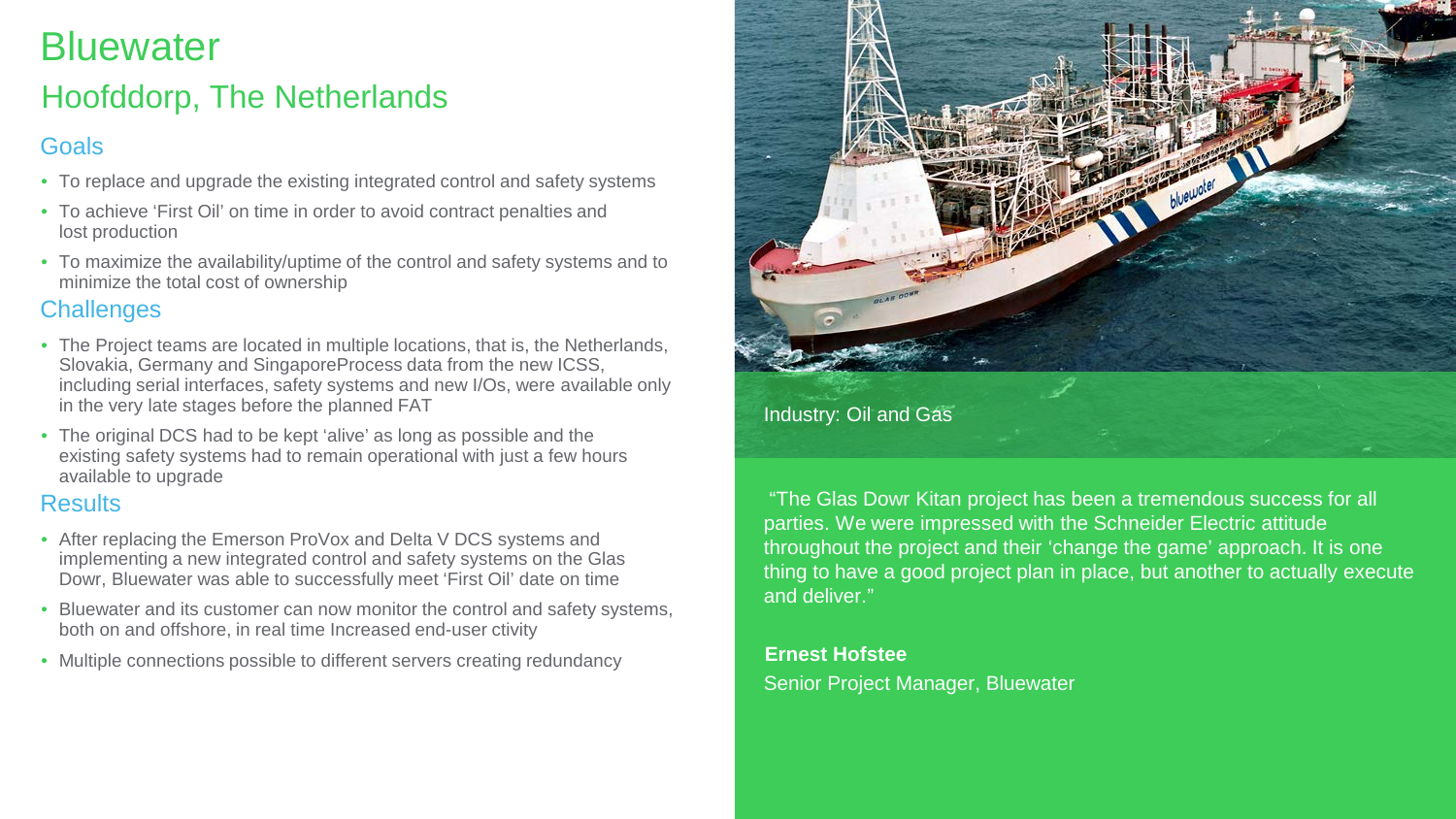# Borealis Group Austria

### **Goals**

• Create an automation system that will reduce risk, lower production costs and address all environment and sustainability Goals

#### **Challenges**

• Be able to check static equipment such as piping and pressure vessels Be able to evaluate the functioning of safety systems designed to prevent damage to man and/or the environment

#### **Results**

- An optimal safety systems was completed with less cost that inventing in traditional sensors
- Preventive maintenance are scheduled effectively



Industry: Oil and Gas

"The implementation of the Mobile Operator Rounds system cost less than 100.000 euro in total. That is not more than we would have needed if we had chosen to connect only 10 sensors to our DCS. If the new system will prevent a standstill of only one day of our factory, we will have earned enough to repay the investment."

Wouter Verheyden, Reliability Team Leader at Borealis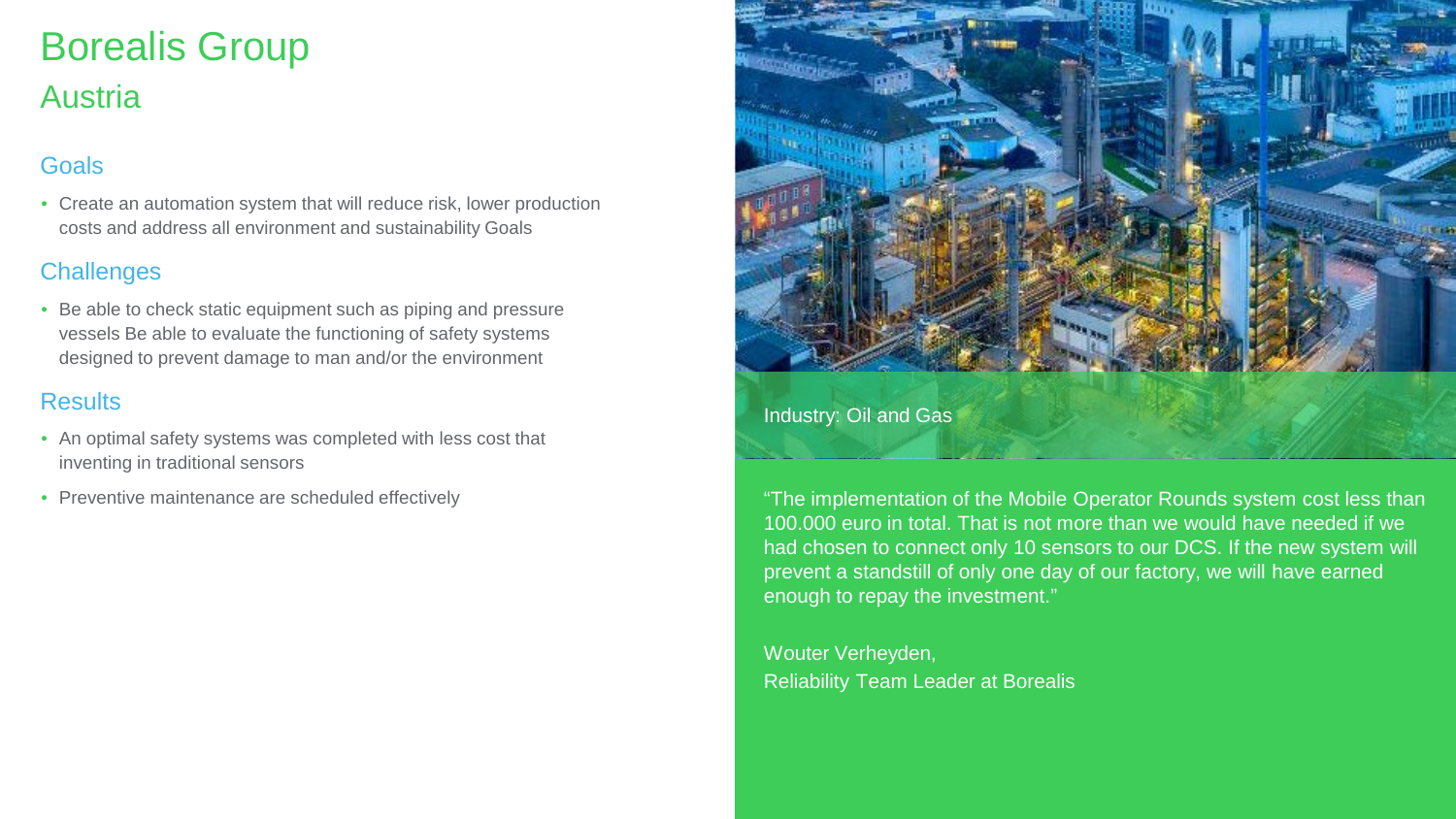## **Chevron** San Ramon, California

#### Goals

• Chevron wanted to improve refinery performance and reliability, reduce maintenance costs, and simplify regulatory compliance. It was also eager to document the knowledge of workers approaching retirement.

#### **Challenges**

• The refining industry is driven by tight margins, and oil companies are constantly looking for ways to boost efficiency and reduce costs

#### **Results**

- Improved refinery reliability
- Reduced costs
- Better knowledge retention
- Improved regulatory compliance



"Using Mobile Operator Rounds to accelerate and sustain process improvements, Chevron has reduced maintenance costs, improved availability, and achieved cost effective regulatory compliance."

**Mike Brooks** Global Refining IT Adviser, Chevron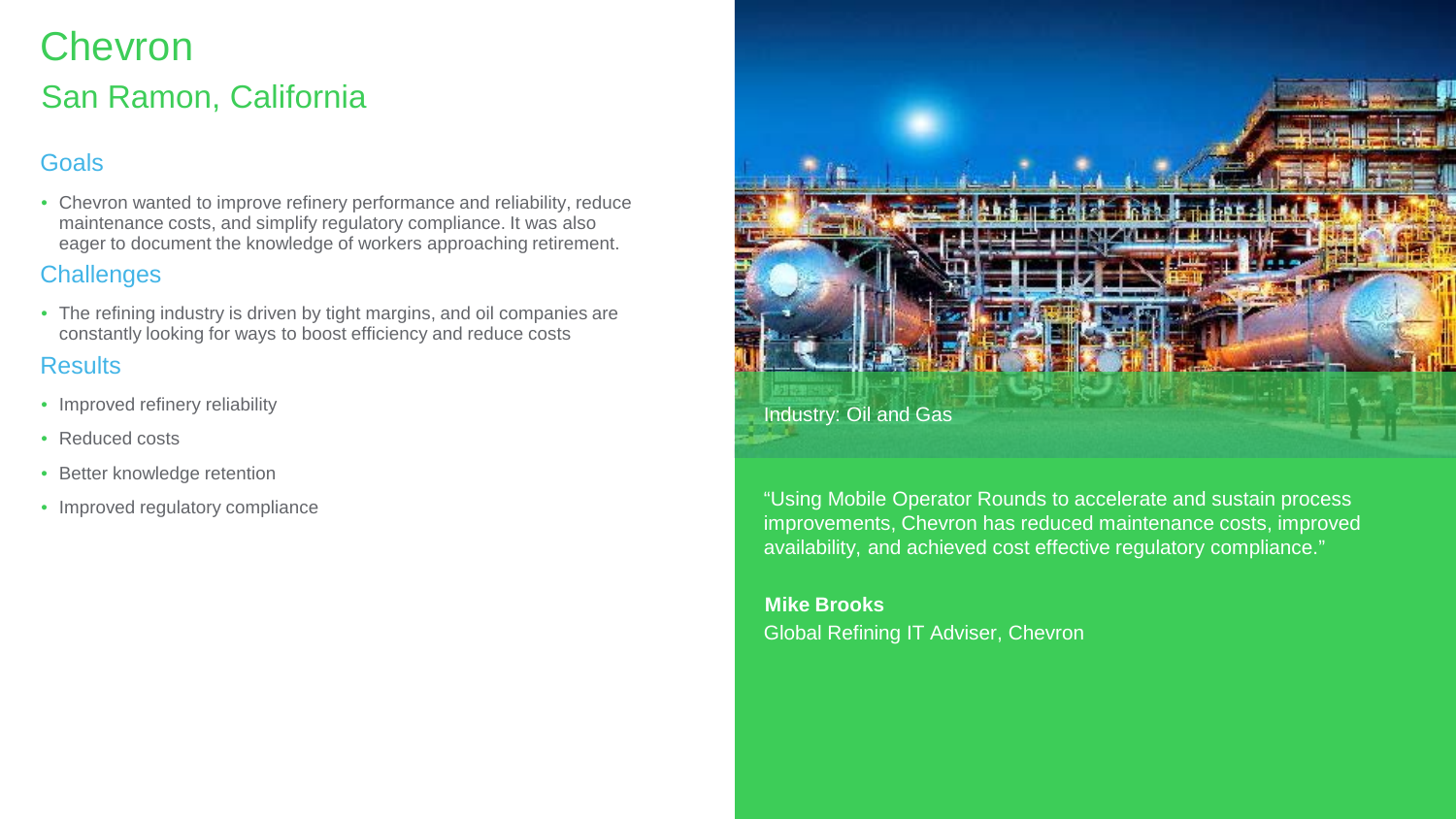# Chevron Oronite Company LLC Gonfreville l'Orcher (Le Havre), France

#### **Goals**

- Implement a SCADA system for a new additive production unit
- Facilitate information sharing between shop applications and the SAP ERP application
- Use thin clients to connect to the SCADA servers
- Determine standards that make it easier to reuse and update applications

#### **Challenges**

- Adding different types of equipment to the ERP application
- Standardizing current terminology
- Meeting very short implementation deadlines
- Adopting the ISA-95 standard to define data sharing between the shop floor and the ERP application.

#### **Results**

- Information sharing between the ERP application and production units no longer requires manual intervention
- Launching a new product and adding new items is handled without jeopardizing the existing product
- Modifications to an object are immediately transferred to all of the graphic displays, resulting in significant time savings



"We were looking for a SCADA system that would be easy to connect to our ERP application and we also wanted to implement the ISA-95 standard. The Wonderware System Platform met our expectations."

**Serge Talleux**  Industrial IT Director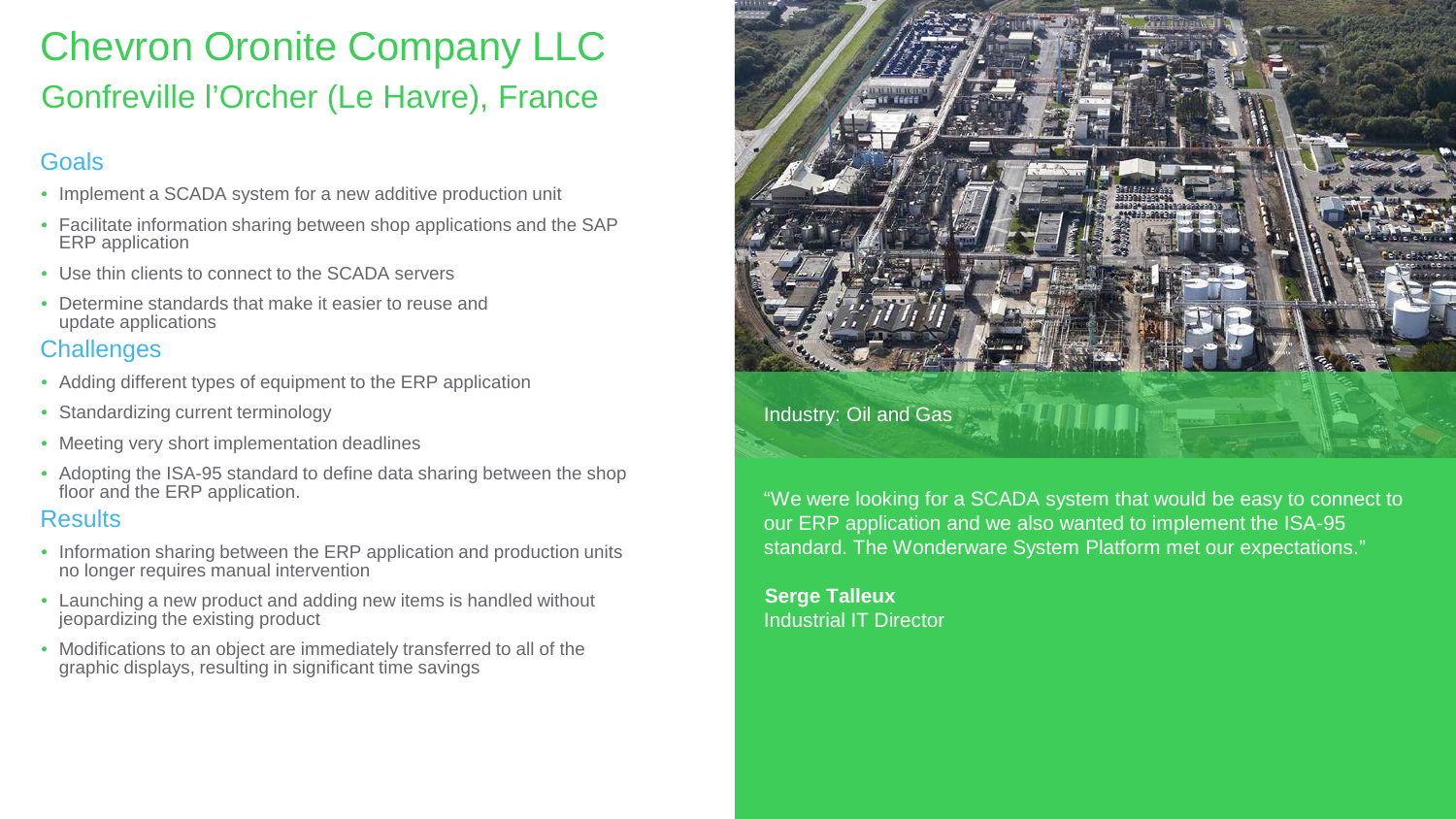## GDF Suez Redcar & Cleveland, United Kingdom

#### **Goals**

- GDF Suez initiated a plan to split control of a 14.7-kilometer gas pipeline running between its Teesside Power Station and a gas reception facility and a gas processing plant which provides dual natural gas fuel supplies for the plant
- A robust solution was needed to replace signals originally collected by kilostream telemetry and then transmitted via analog telephone lines through a gateway to the distributed control system at the gas processing plant
- Relocate the control Infrastructure and associated data to the control room at the TPS

#### **Challenges**

• The company mandated that the power station control system update occur live, because shutting down the natural gas supply pipeline would incur significant financial losses

#### Results

- The Schneider Electric® solution delivered greater system efficiencies as obsolete equipment was upgraded to current power facility control technology
- GDF Suez benefited from improved engineering know-how that enables plant managers to better analyze possible problems and enhance and modify the control system as required
- The power station now has improved overall safety since signal collection at much higher frequencies provides real-time data to more immediately identify and address potential issues



"Schneider Electric delivered a significant amount of flexibility and capabilities to the system design."

**Derren Wicks,**  Lead Maintenance Engineer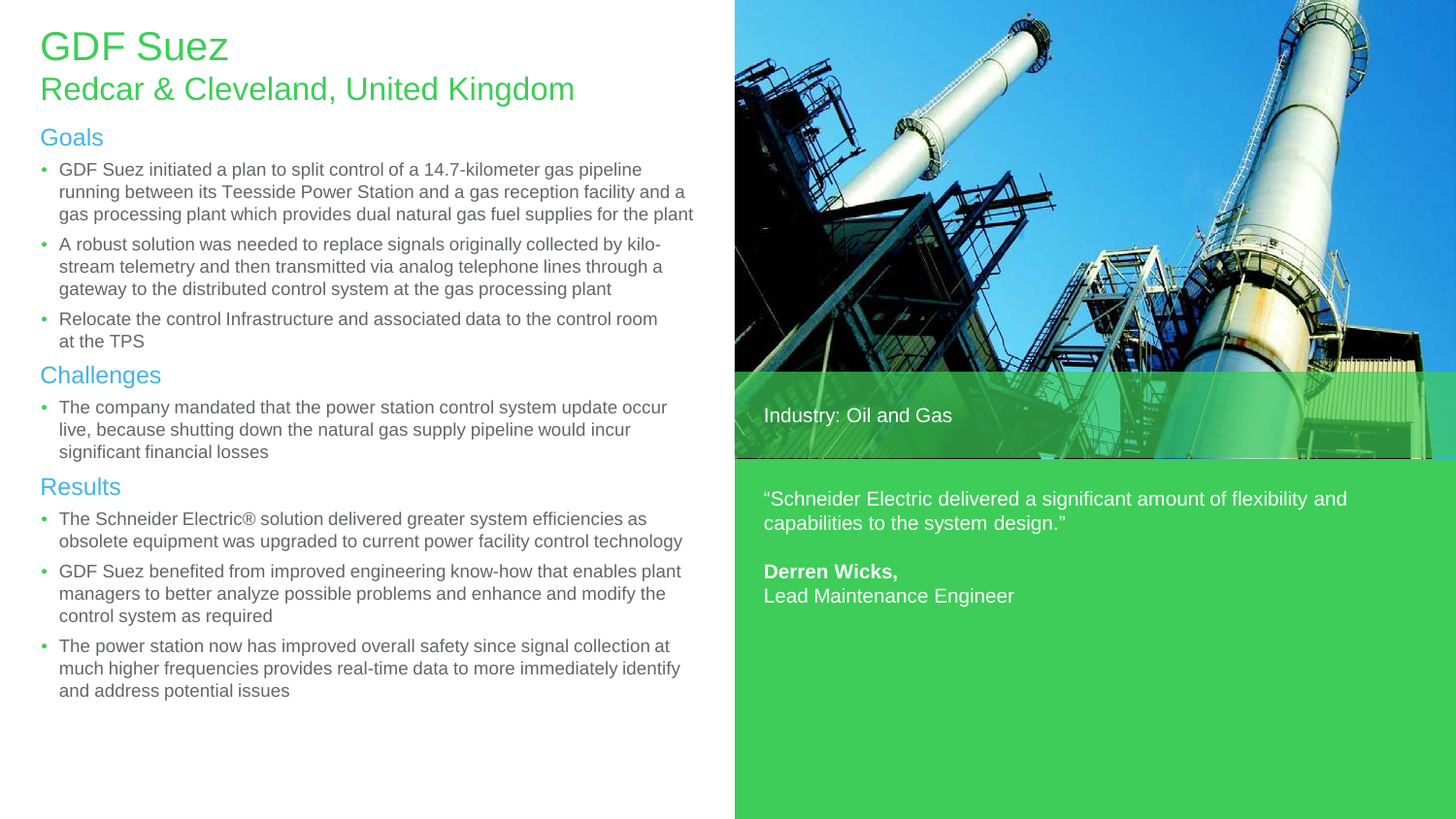# Infineum

## Vado Ligure, Italy

## **Goals**

- Increase plant's availability by anticipating any potentially damaging situations
- Optimize operators' efficiency and reliability during inspection activity
- Limit production downtimes to scheduled maintenance only

#### **Challenges**

- The proximity of the plants to inhabited areas makes it essential for the sites to be safe and reliable at all times
- Detection of critical indicators, e.g. vibrations or the presence of foreign particles, which automatic instruments do not usually detect effectively
- Maximize the value of the time and experience of the field operators

#### **Results**

- The Wonderware solution has enabled the plant to achieve a plant availability factor of over 90%
- The system has allowed the operational procedures for visual inspections of equipment to be optimized and standardized, thanks to the removal of paper reports
- Wonderware Mobile Operator Rounds features now allow operators to identify potential problems which were previously neglected, thus avoiding the need for any emergency intervention



#### Industry: Oil and Gas

"The first phase of the project has been completed, with CNPC having successfully desalinated thousands of tons of seawater."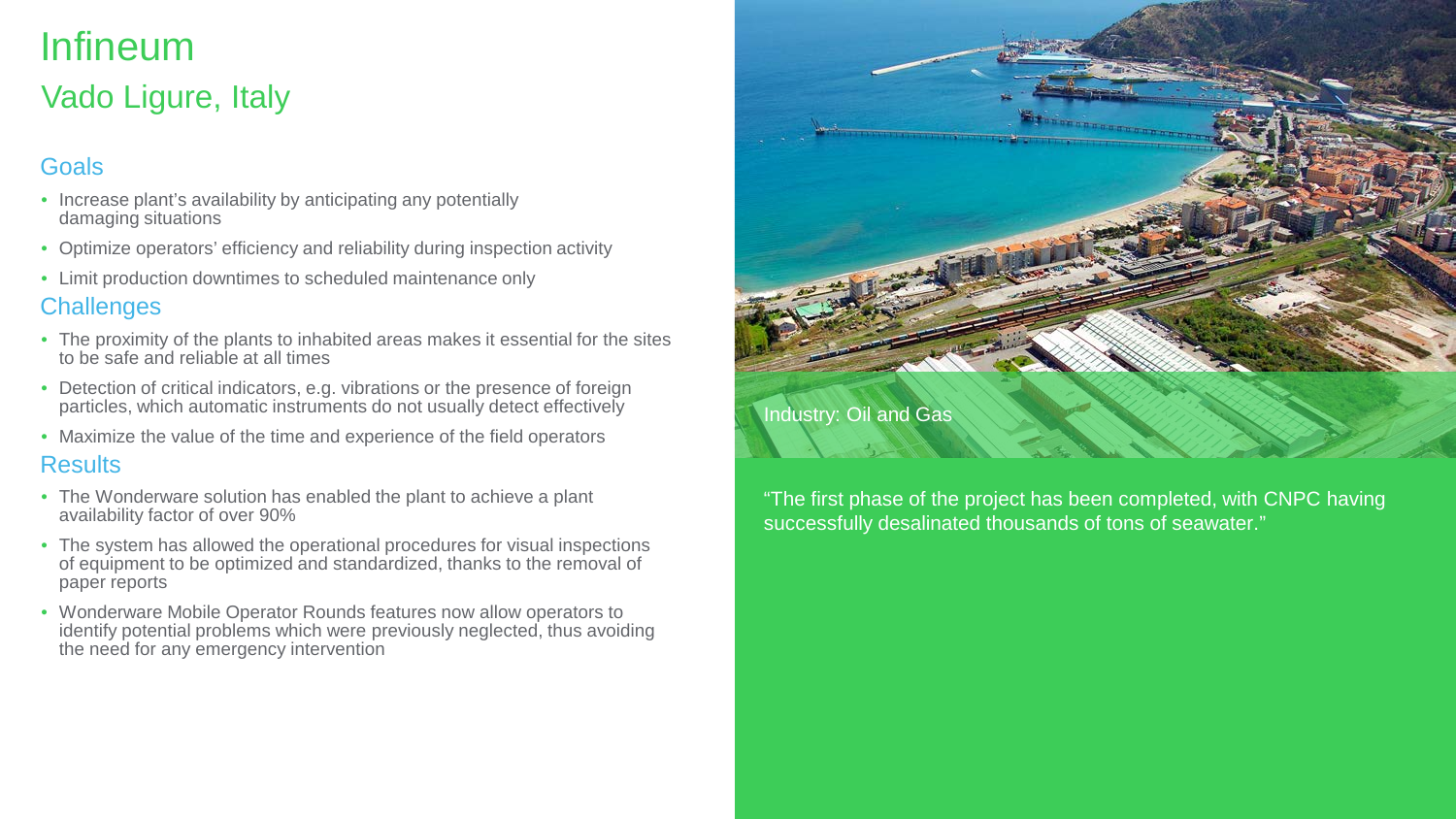# Kuwait Oil Company Kuwait

## **Goals**

- To ensure the safest oil refining operation by using the latest in 3D simulator training technology
- To effectively train both field and control employees to address refinery tasks quickly and efficiently
- To capture and knowledge-transfer best practices to new employees to increase efficiency and reduce operations and maintenance costs

#### **Challenges**

- The company established new more extensive training requirements for its employees
- Kuwait Oil's aging workforce required the successful transfer of knowledge to its new generation of plant operators
- Management needed to maintain efficient production while at the same time ensure worker safety and competence

#### **Results**

- EYESIM helps the company to prepare new operators even before they step into new working environments
- Kuwait Oil can now better execute efficient training for its field and control room operators by means of a High-Fidelity Process Simulation coupled with a Virtual Walk-through Plant Environment3D visualization training using EYESIM enhances safety resulting in fewer accidents, which avoids costly plant shutdowns



"The Simulation Platform helps in plant safety and combined with Smart Training supports the efficient overall operation of the refinery."

**Jamal Abdul-Hameed Al-Humoud** Manager, Research & Technology Group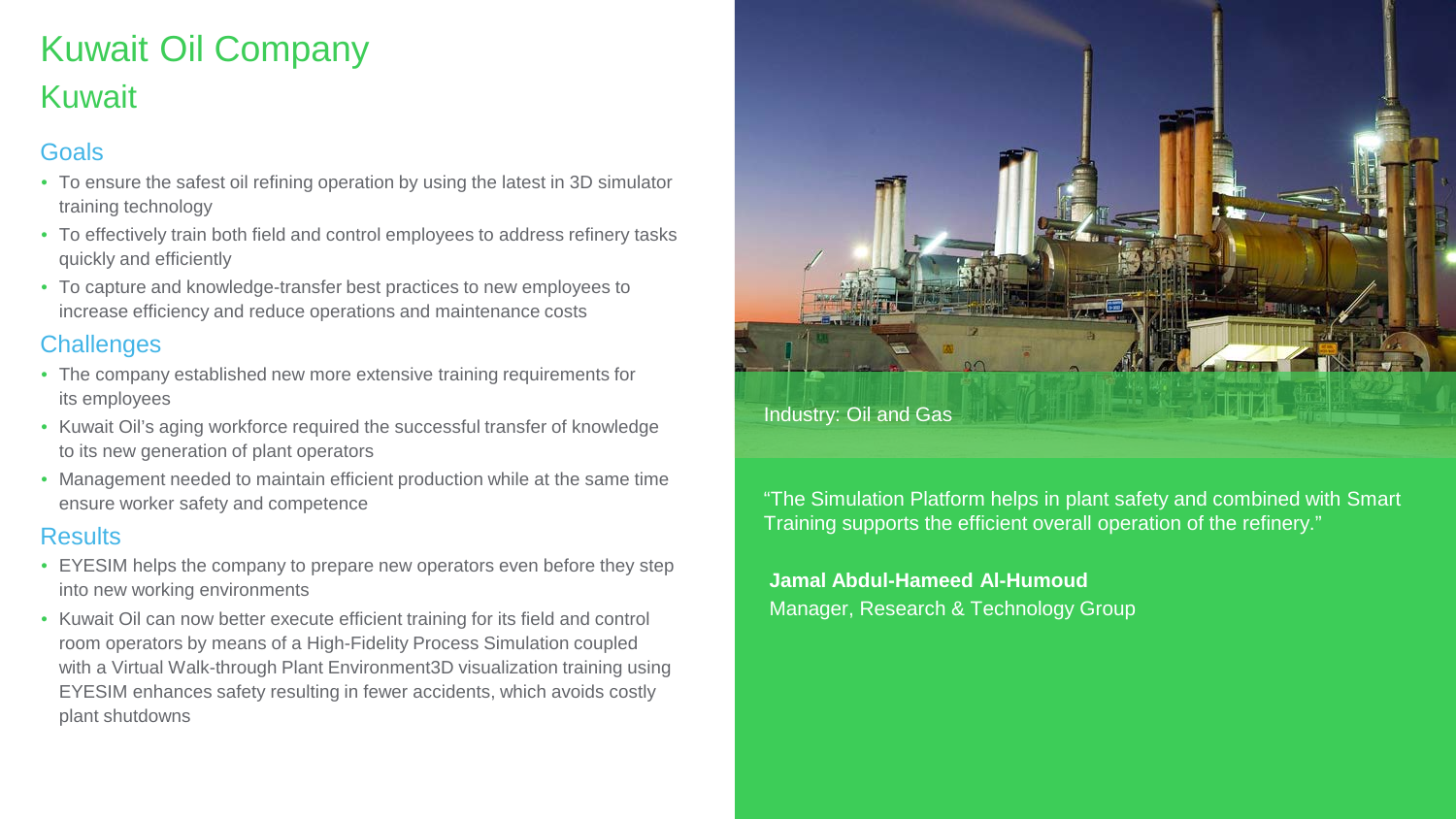# **TekSolv** United States

#### Goals

- To reduce the amount of time to deploy new projects
- To maintain highest level of environmental safety and engineering services
- To establish a technology standard that integrates all TekSolv applications

#### **Challenges**

- The multiple platforms and software products in place were not integrated and offered no technology standard
- Customers had to rely on stagnate or latent data to understand water levels or what fugitive emissions were present
- The safe and reliable collection of data in real-time information was difficult due to the remote locations of customer work sites

#### **Results**

- Deploying new projects now takes only a matter of minutes/hours instead of days
- The system's object-oriented design facilitates significant cost savings in overall system programming and preserves the company's technology investment
- Data can now be accessed from any device at any time from any location



"In terms of ROI we look at man-hours, and the man-hours that we invested to deploy a new project now takes only a matter of minutes, maybe a few hours, rather than a few days."

#### **Jason Reed,**  Director of Information Technology, TekSolv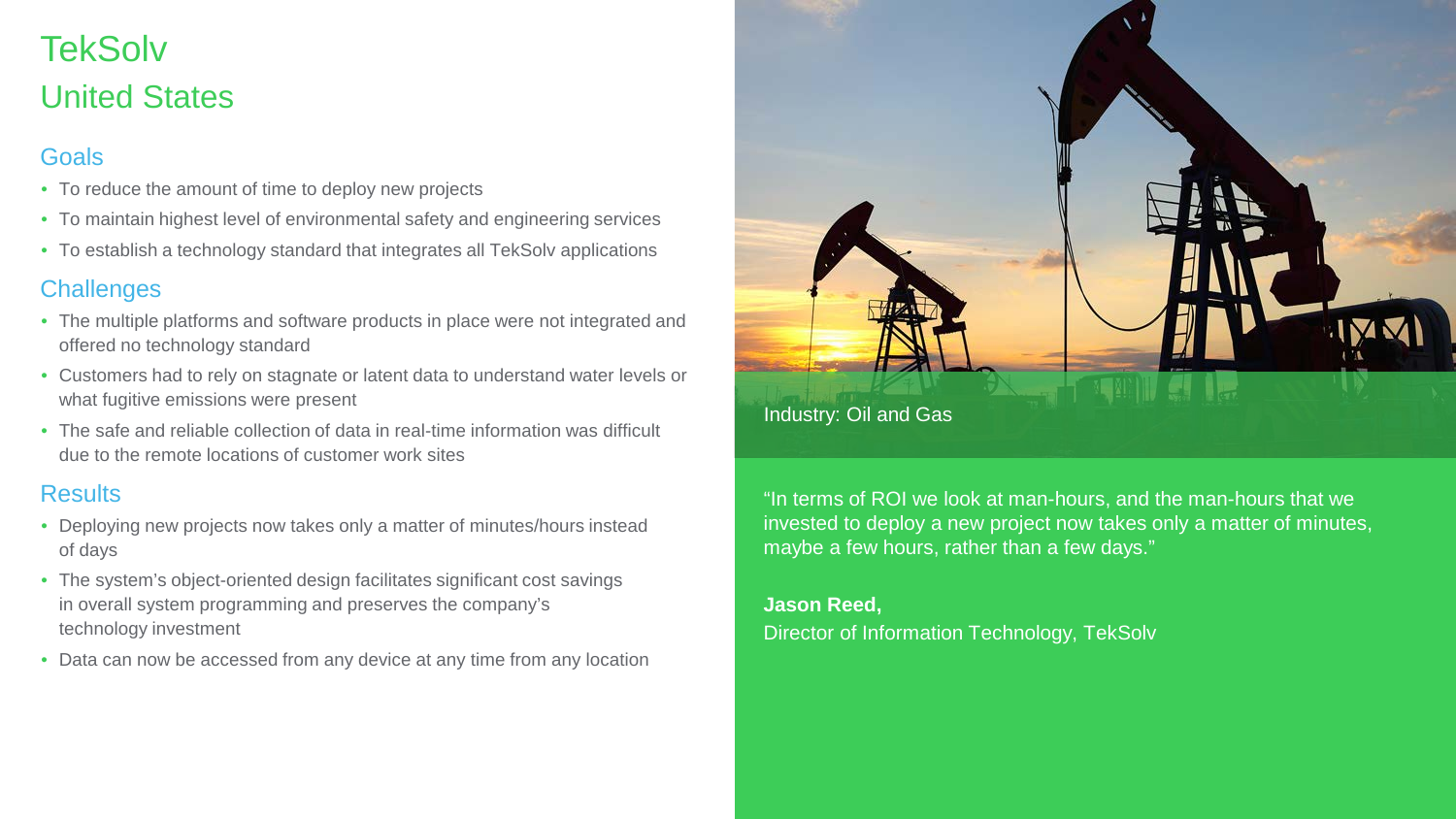# RasGas Doha, Qatar

## **Goals**

- Implement cost-saving measures to extend business efficiencies
- Expand production while maximizing existing technologies

## **Challenges**

- Communication from on-shore control room to off-shore well is 130 km away
- Multiple operating platforms and hardware versions

### **Results**

- World's largest LNG supplier with expected total production of 77 million tons per year
- World's longest safety system peer-to-peer network allows the onshore LNG system to shut-down the remote offshore wellheads from a distance of 130 km
- Provided lowest risk level and with the highest life cycle value



#### Industry: Oil and Gas

"By working with Schneider Electric, RasGas is setting the pace for the LNG industry globally, supplying more efficient and more environmentally friendly energy for export to the world."

**Scott Pickens** Electrical Engineer **Hanover**